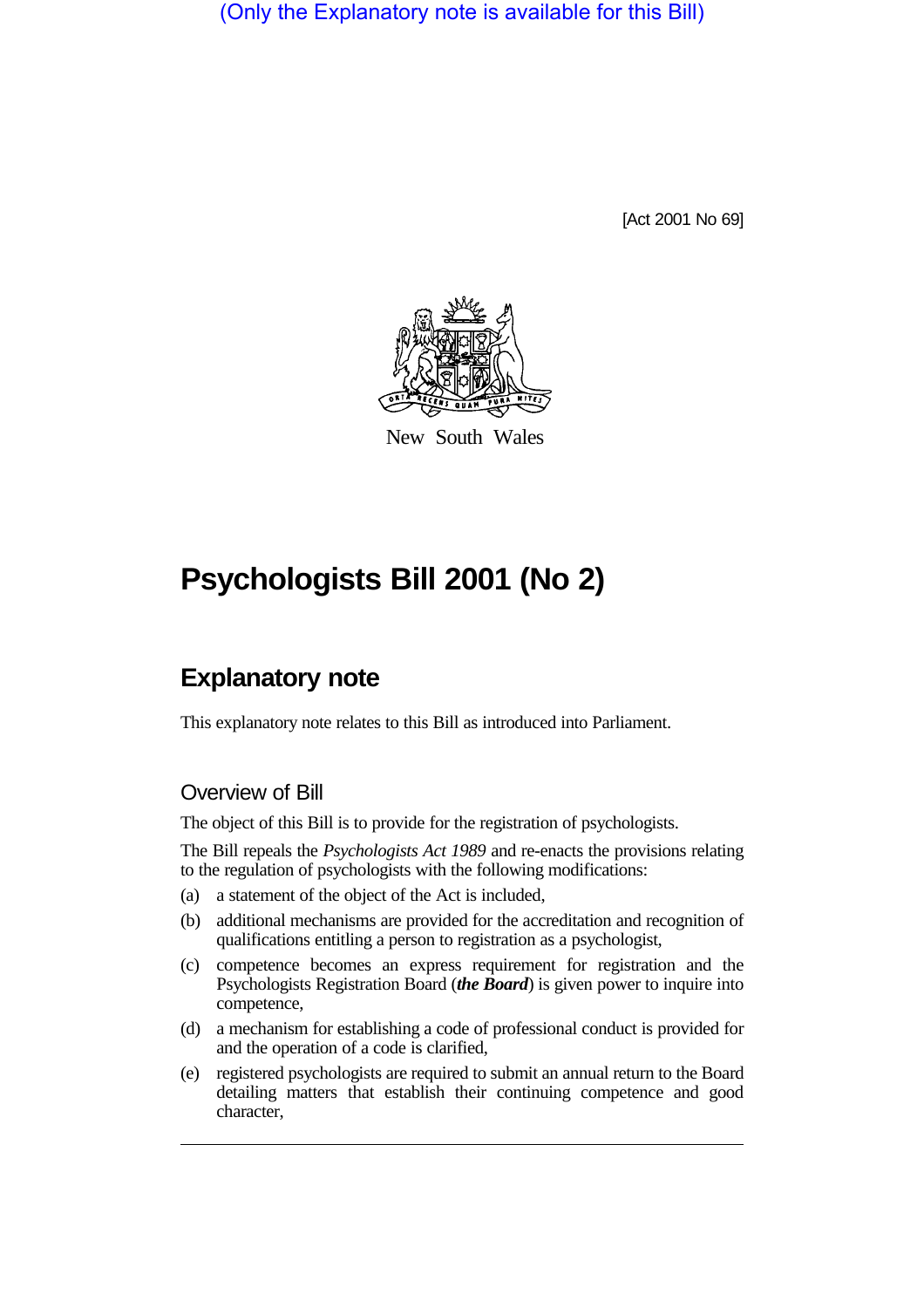Explanatory note

- (f) registered psychologists are required to notify the Board of convictions and criminal findings (findings of guilt without proceeding to a conviction) for various offences, and courts are required to notify the Board of certain convictions and criminal findings against registered psychologists,
- (g) definitions of unsatisfactory professional conduct and professional misconduct are introduced,
- (h) a complaint against a psychologist can be made and dealt with even if the psychologist has ceased to be registered,
- (i) the Board is required to notify a psychologist of a complaint made against the psychologist,
- (j) the Psychological Care Assessment Committee is established to inquire into less serious complaints about psychologists and to make recommendations to the Board with respect to the determination of those complaints,
- (k) the Psychological Care Assessment Committee will be able to conduct skills testing of a registered psychologist about whom a complaint is made,
- (l) mechanisms are provided to enable the Board to monitor and manage psychologists who are impaired in their ability to practise,
- (m) determination of complaints by Professional Standards Committees is replaced with determination by a hearing of the Board,
- (n) the Board is authorised to make orders with respect to the fees charged for psychology services when determining a complaint,
- (o) the Board is to have 9 members (comprising 5 psychologists, an officer of the Department of Health or a public health service, 2 persons to represent the community, and a legal practitioner) and members are limited to serving 3 consecutive 4-year terms,
- (p) the Board is given power to delegate its functions,
- (q) the operation of the *Criminal Records Act 1991* is modified to facilitate the reporting of and consideration of criminal findings affecting applicants for registration and psychologists,
- (r) the Board is required to notify other psychologists registration authorities of disciplinary action taken against a psychologist,
- (s) proceedings for an offence under the Act will be able to be taken within 12 months after the offence,
- (t) any conditions on a psychologist's registration will be recorded in the Register.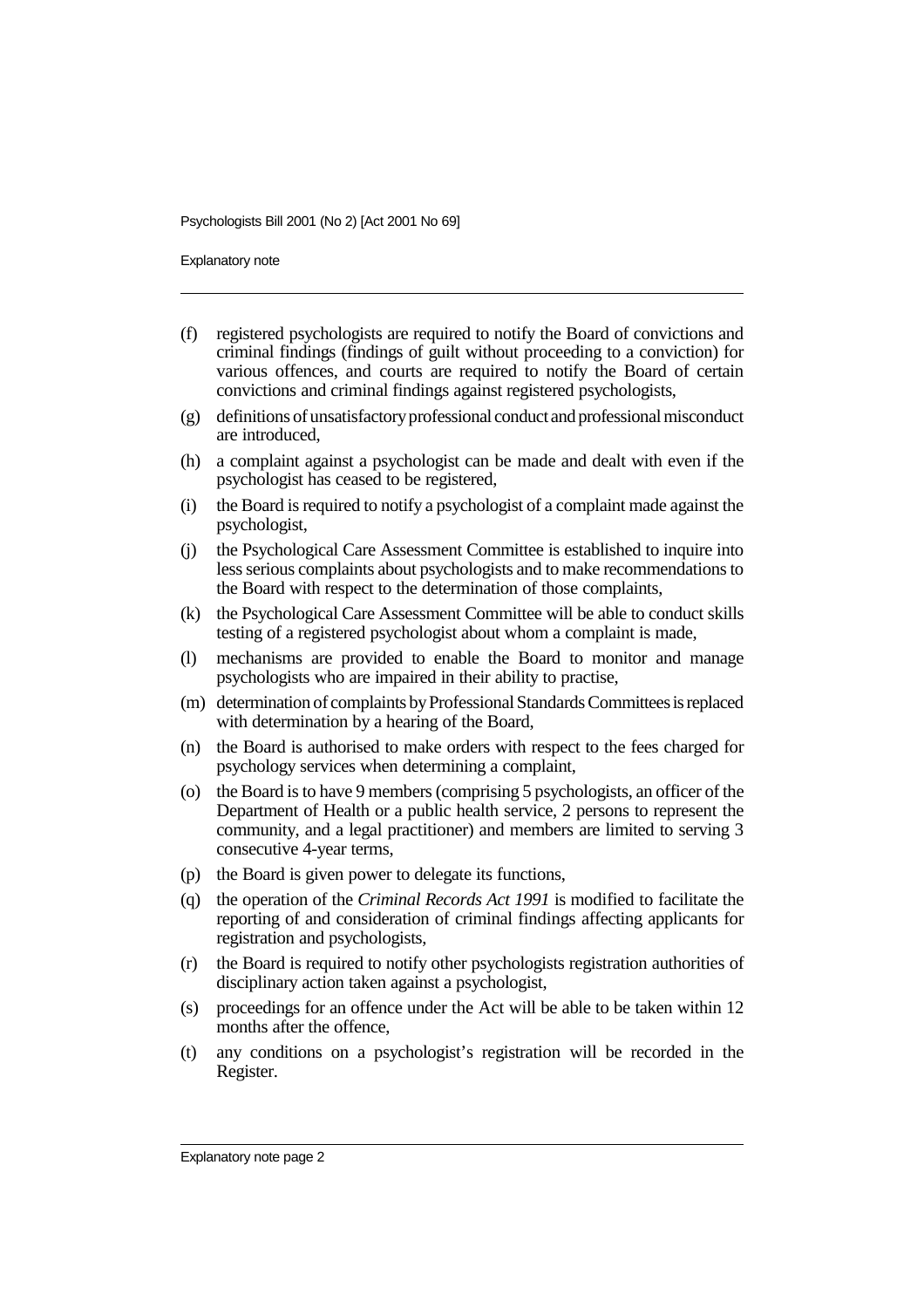Explanatory note

The Bill also enacts consequential savings and transitional provisions and makes consequential amendments to other Acts.

Outline of provisions

### **Part 1 Preliminary**

**Clause 1** sets out the name (also called the short title) of the proposed Act.

**Clause 2** provides for the commencement of the proposed Act on a day or days to be appointed by proclamation.

**Clause 3** sets out the object of the proposed Act.

**Clause 4** defines certain words and expressions used in the proposed Act.

**Clause 5** provides that notes in the proposed Act are explanatory only and do not form part of the Act.

**Clause 6** provides that the proposed Act does not limit or otherwise affect the operation of the Mutual Recognition laws of the Commonwealth.

### **Part 2 Registration**

**Clause 7** prohibits a person from indicating that the person practises, or is qualified to practise, psychology unless the person is registered under the proposed Act.

**Clause 8** specifies the qualifications required for registration as a psychologist.

**Clause 9** defines competence to practise for the purposes of the proposed Act.

**Clause 10** defines impairment for the purposes of the proposed Act.

**Clause 11** specifies the circumstances in which a person is entitled to be registered as a psychologist under the proposed Act.

**Clause 12** provides for provisional registration under the proposed Act for persons who are entitled to registration but whose applications for registration have not been dealt with by the Board, and for persons entitled to the qualification required for registration who have not yet had the qualification conferred on them.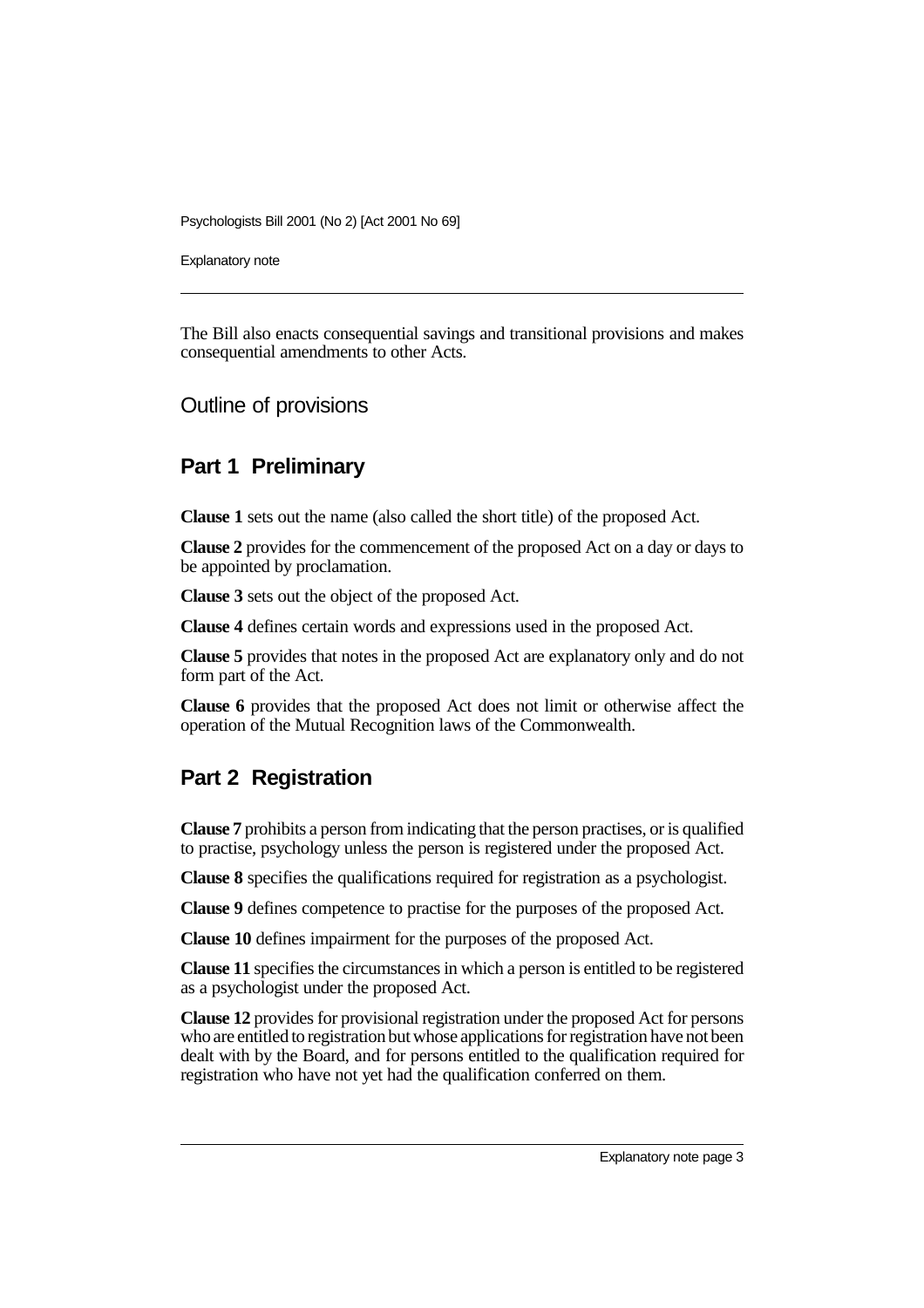Explanatory note

**Clause 13** provides for temporary registration under the proposed Act in certain circumstances.

**Clause 14** specifies the circumstances in which the Board may refuse to register a person under the proposed Act.

**Clause 15** specifies the effect of the removal of a person's name from the Register and the suspension of a person's registration as a psychologist.

**Clause 16** restricts the re-registration of deregistered persons and certain other persons.

**Clause 17** provides for an appeal to the Psychologists Tribunal where the Board has refused to grant registration or cancelled registration and in certain other cases.

### **Part 3 Practice of psychology**

### **Division 1 Conduct of practice**

**Clause 18** prohibits registered psychologists from using the title "doctor" unless the psychologist holds a recognised university qualification entitling the psychologist to use that title.

**Clause 19** provides that the Board may establish a code of professional conduct and provides for the use of, and procedure for the establishment of, that code.

#### **Division 2 Returns and information**

**Clause 20** provides that registered psychologists must furnish annual returns to the Board containing specified information. The Board may require the return to be verified by statutory declaration.

**Clause 21** provides that a registered psychologist must notify the Board within 7 days if the psychologist is convicted of an offence or made the subject of a sex/violence criminal finding for an offence or certain criminal proceedings are commenced against the psychologist.

**Clause 22** provides for the Courts to notify the Board, as soon as is practicable, of the conviction of a registered psychologist of an offence or the making of a sex/violence criminal finding against a psychologist.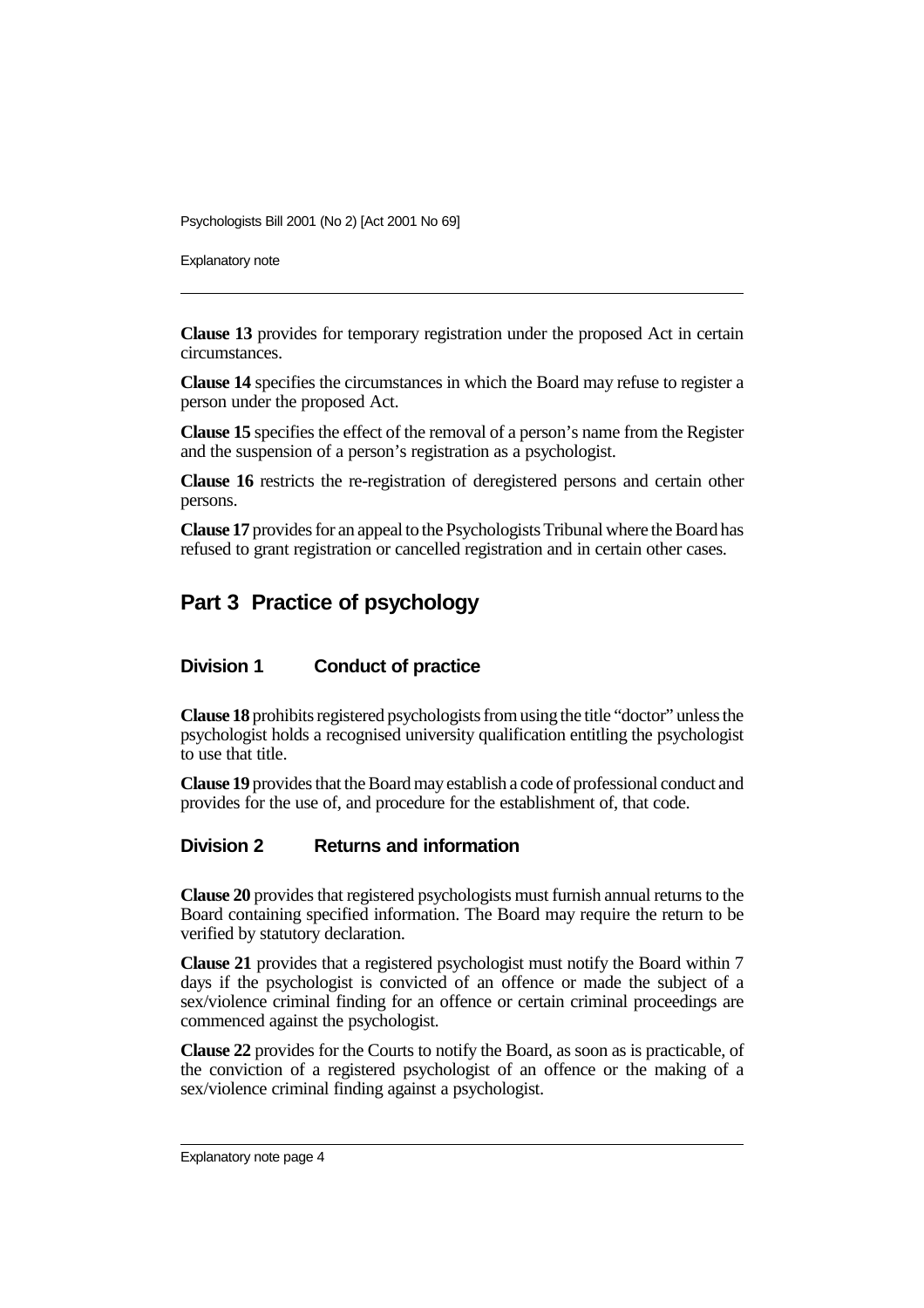Explanatory note

**Clause 23** requires notice to be given to the Registrar in accordance with the regulations when a registered psychologist becomes a mentally incapacitated person.

### **Part 4 Complaints and disciplinary proceedings**

#### **Division 1 Interpretation**

**Clause 24** defines "professional misconduct".

**Clause 25** defines "unsatisfactory professional conduct".

#### **Division 2 Complaints**

**Clause 26** sets out the grounds for the making of complaints about registered psychologists.

**Clause 27** allows a complaint to be made even if the psychologist has ceased to be registered.

**Clause 28** provides that any person (including the Board) may make a complaint.

**Clause 29** provides that complaints are to be made to the Board and lodged with the Registrar.

**Clause 30** sets out the form in which a complaint is to be made.

**Clause 31** provides that the Board is to notify the Health Care Complaints Commission of complaints under this Part of the proposed Act.

**Clause 32** sets out the manner that notice of the complaint is to be given to the psychologist against whom the complaint is made and the circumstances where notice is not required to be given.

**Clause 33** provides that the Board may make inquiries concerning the complaint as it sees fit.

**Clause 34** requires the Board to consult with the Health Care Complaints Commission before dealing with a complaint or referring it to another body under this Part of the proposed Act.

**Clause 35** sets out how complaints are to be dealt with.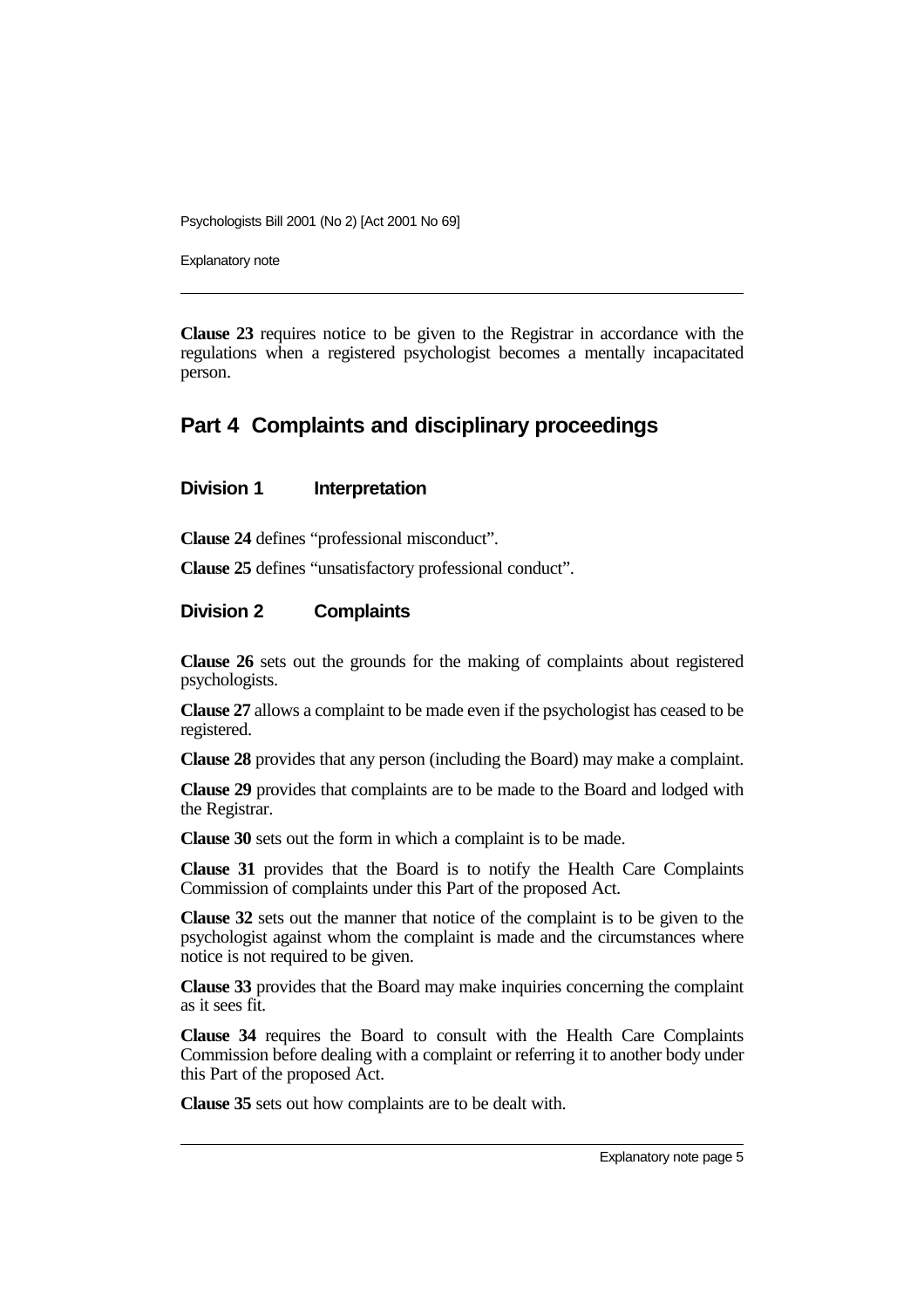Explanatory note

**Clause 36** provides that serious complaints should be referred to the Tribunal. In general, the Board must refer any complaint which may warrant the suspension or deregistration of a registered psychologist to the Tribunal.

**Clause 37** allows the Board to require a registered psychologist to undergo a medical examination when the psychologist is the subject of a complaint or referral of a matter to an Impaired Registrants Panel.

**Clause 38** sets out the persons to whom the Board must give notice of any order made relating to a registered psychologist.

#### **Division 3 Reference of complaints to Psychological Care Assessment Committee**

**Clause 39** provides for the kinds of complaints that can be referred to the Committee.

**Clause 40** provides that the Committee is to investigate complaints referred to it and may encourage the settlement of the complaint by consent and authorises the Committee to obtain such psychological, medical, legal, financial or other advice as it thinks necessary or desirable to enable it to carry out its functions.

**Clause 41** provides that the Committee may require a registered psychologist to undergo specified skills testing.

**Clause 42** provides for the Committee to report and make recommendations to the Board.

**Clause 43** provides that a complainant and psychologist against whom the complaint is made are not entitled to be legally represented at any appearance before the Committee.

#### **Division 4 Dealing with complaint by inquiry at a meeting of the Board**

**Clause 44** provides that if the Board is to deal with a complaint at a meeting of the Board, that complaint is to be dealt with in accordance with this Division and Schedule 3 (Provisions relating to procedure of the Board).

**Clause 45** allows the procedure for the calling of a meeting to deal with a complaint and for the conduct of the meeting, subject to the proposed Act and the regulations made under it, to be determined by the Board.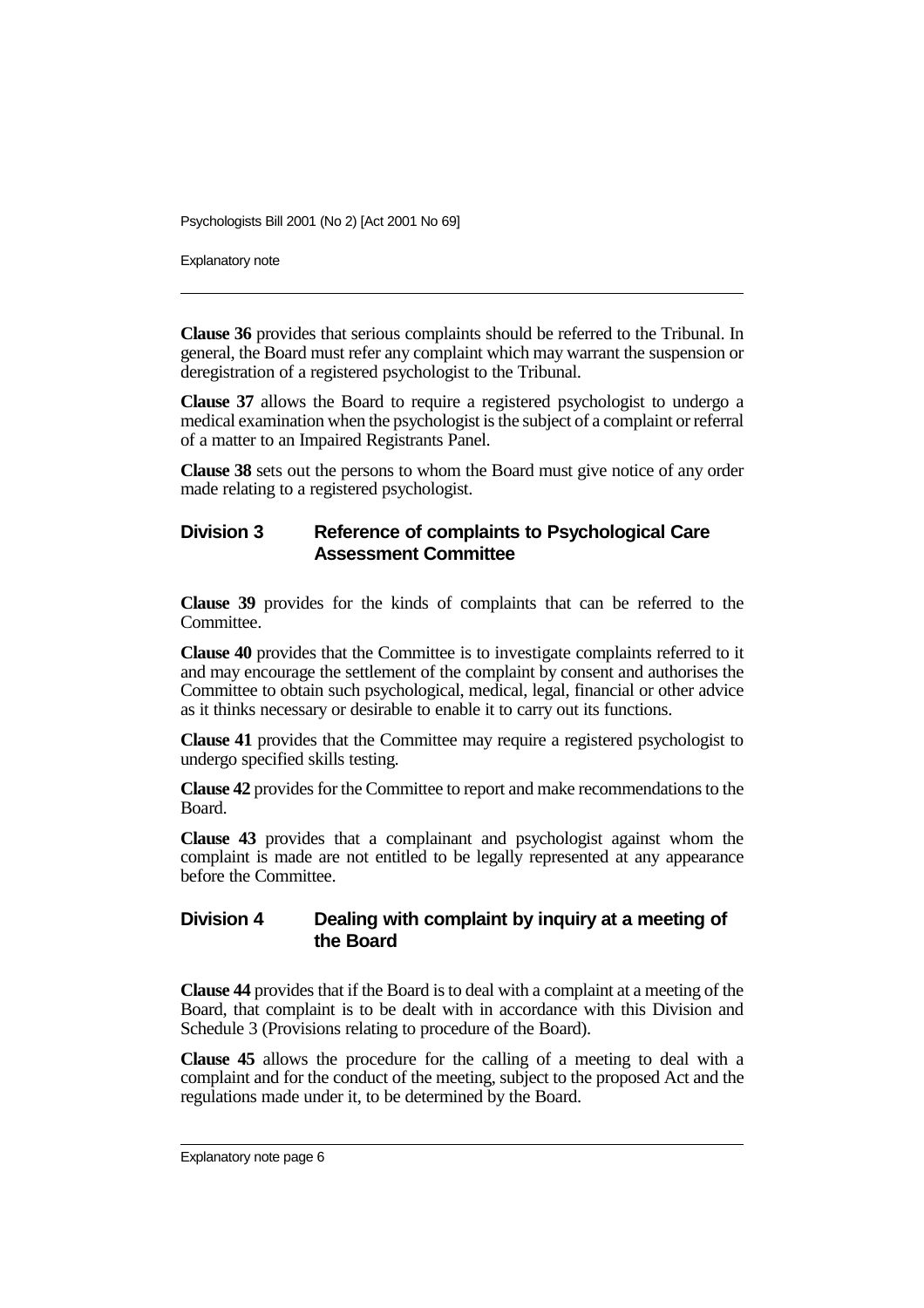Explanatory note

**Clause 46** sets out certain provisions relating to the conduct of the meeting.

**Clause 47** deals with the making of submissions to the meeting of the Board by the psychologist about whom the complaint has been made, the Committee and the Health Care Complaints Commission.

**Clause 48** provides that the Board must, within 30 days of making its decision on a complaint, make available to the complainant, the psychologist concerned and such other persons as it sees fit, a written statement of the decision.

**Clause 49** provides that a finding of the Board under this Division of the proposed Act is admissible as evidence in any legal proceedings.

### **Division 5 Disciplinary powers of Board and Tribunal**

**Clause 50** allows the Board or the Tribunal to exercise any of the powers or combination of powers conferred under this Division of the proposed Act if it finds the subject-matter of a complaint proved or the psychologist concerned admits to the complaint in writing to the Board or Tribunal.

**Clause 51** sets out the general disciplinary powers of the Board.

**Clause 52** provides for the making of a recommendation by the Board for the suspension or deregistration of a psychologist on the grounds that the psychologist does not have sufficient physical and mental capacity to practise psychology.

**Clause 53** sets out the disciplinary powers of the Tribunal.

### **Division 6 Powers of the Board for the protection of the public**

**Clause 54** empowers the Board to suspend (for not more than 8 weeks), or impose conditions on the registration of, a registered psychologist if it is satisfied that such action is necessary for the purpose of protecting the life, or the physical or mental health, of any person.

**Clause 55** provides that the Board may at any time alter or remove conditions imposed under this Division of the proposed Act.

**Clause 56** requires the Board to notify the Health Care Complaints Commission after taking any action under clause 54. The Commission is to investigate the matter and then refer it as a complaint to the Tribunal or to the Board to be dealt with by inquiry at a meeting of the Board.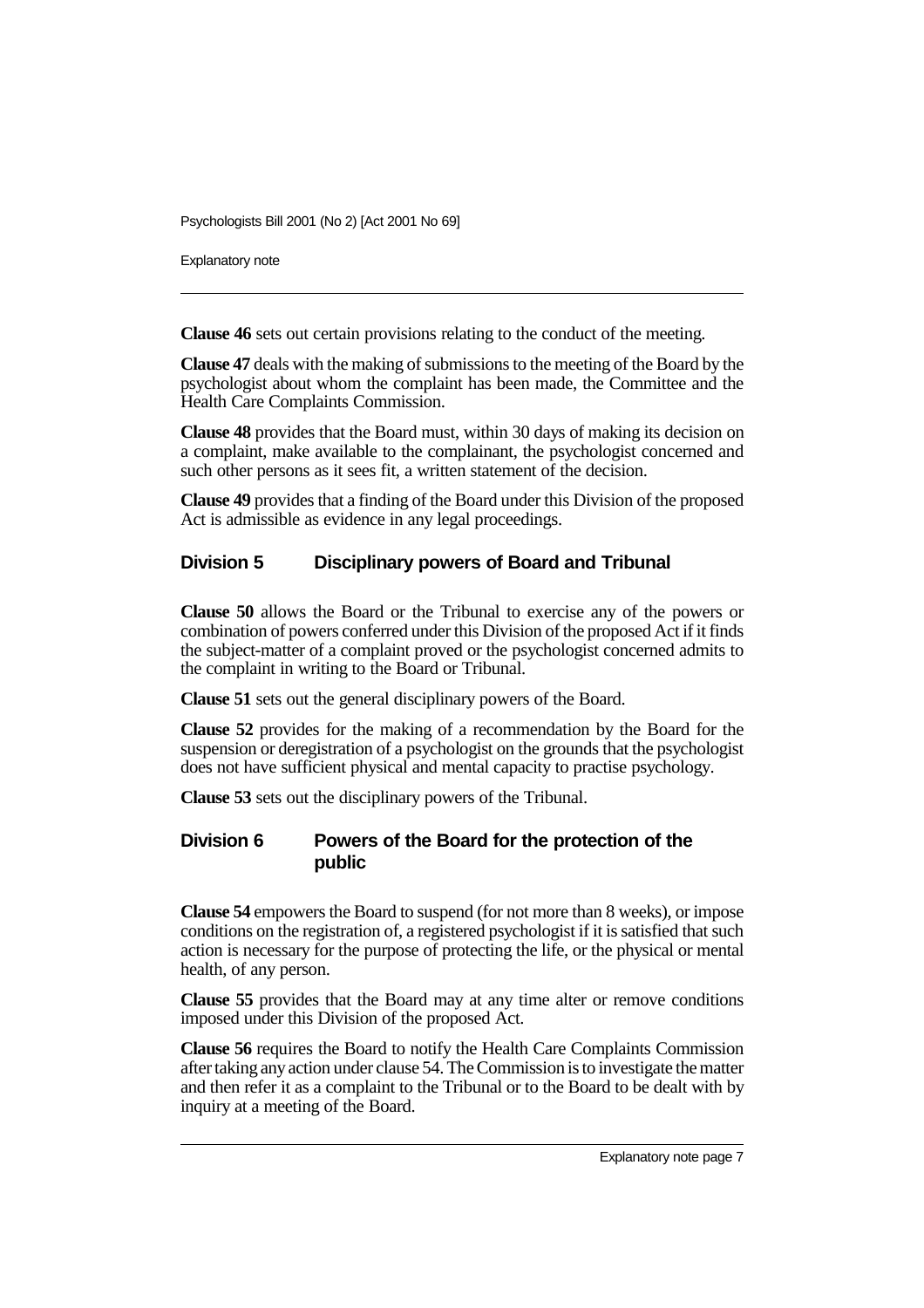Explanatory note

**Clause 57** sets out special provisions to be followed if the Board takes action against a registered psychologist under clause 54 because the Board is of the opinion that the psychologist suffers from an impairment.

**Clause 58** requires the Board to notify the Chairperson of the Tribunal if the Board has suspended a registered psychologist under clause 54.

**Clause 59** provides that a period of suspension may be extended for a period or further period of not more than 8 weeks but only if the extension has been approved in writing by the Chairperson or a Deputy Chairperson of the Tribunal and the complaint about the psychologist has not been disposed of.

**Clause 60** deals with the rights and privileges of persons on the expiration of their period of suspension as a registered psychologist.

**Clause 61** deals with conditions imposed on a registered psychologist under clause 54 where the matter is dealt with as a complaint against the psychologist.

**Clause 62** deals with conditions imposed on a registered psychologist under clause 54 where the matter is referred to an Impaired Registrants Panel.

### **Part 5 Impairment**

**Clause 63** provides for matters to be referred to an Impaired Registrants Panel.

**Clause 64** allows a person to notify the Board of any matter that the person thinks indicates that a registered psychologist suffers from or may suffer from an impairment.

**Clause 65** allows the Health Care Complaints Commission to refer to the Board any matter that indicates that a registered psychologist suffers from or may suffer from an impairment.

**Clause 66** provides that an Impaired Registrants Panel is to inquire into any matter referred to it. The Panel may request that the registered psychologist concerned attend before the Panel for the purpose of enabling it to obtain information on the matter and make an assessment.

**Clause 67** provides that an Impaired Registrants Panel is not to investigate or take any other action if it is aware that the matter is the subject of an investigation by the Health Care Complaints Commission.

**Clause 68** requires the Board to notify the registered psychologist of any proposed inquiry by an Impaired Registrants Panel.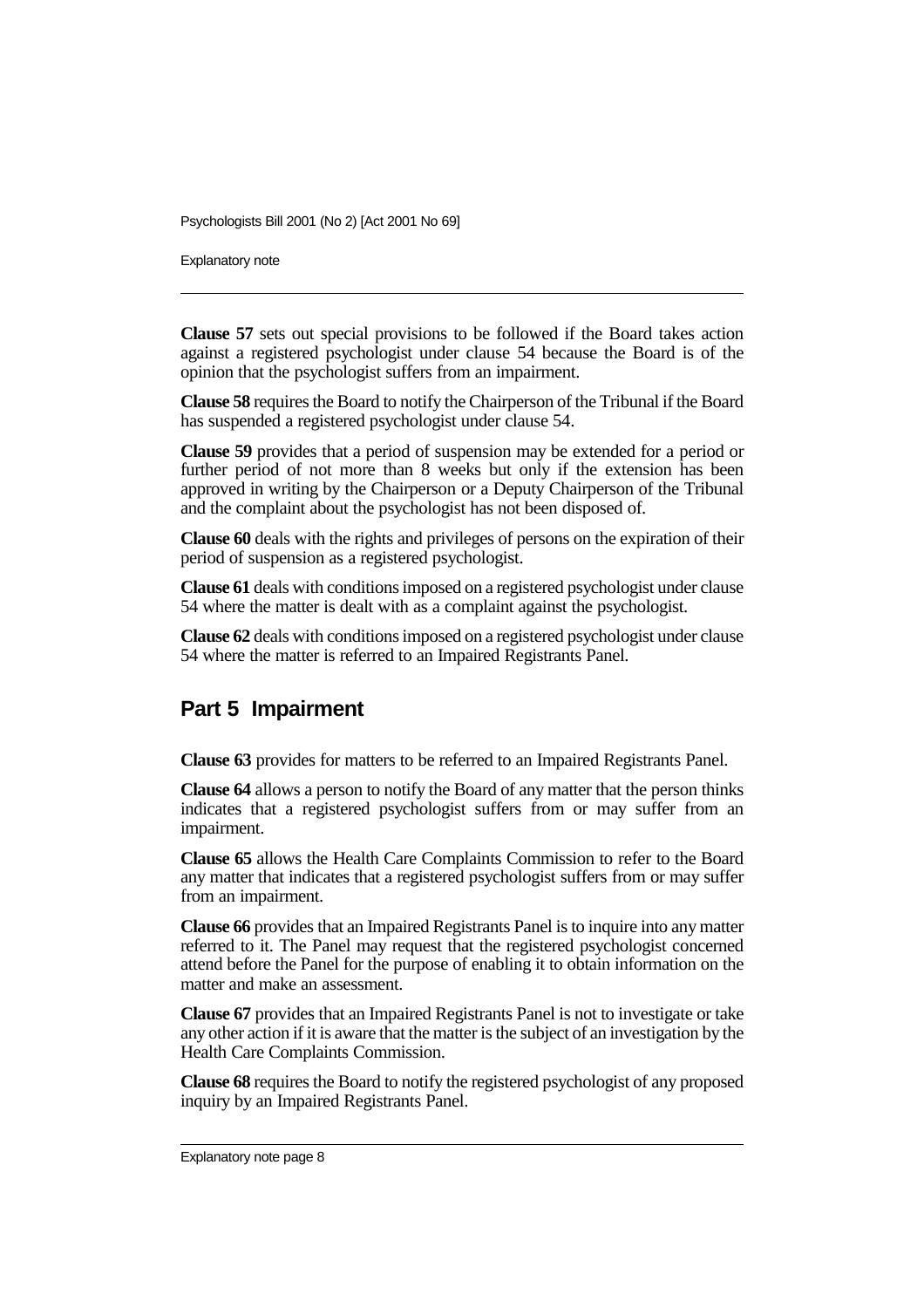Explanatory note

**Clause 69** allows a registered psychologist who is the subject of a matter referred to an Impaired Registrants Panel to make oral or written representations to the Panel.

**Clause 70** provides that an Impaired Registrants Panel is to make an assessment in respect of each referral to it based on its inquiry and may counsel the psychologist concerned or recommend that he or she undertake counselling, recommend that the psychologist consent to conditions being placed or his or her registration or his or her suspension for a specific period or make other recommendations to the Board.

**Clause 71** allows the Board to place conditions on the registration of a registered psychologist or suspend the registered psychologist if an Impaired Registrants Panel has recommended it and the Board is satisfied that the psychologist has voluntarily consented to that recommendation.

**Clause 72** deals with the review of conditions placed on the registration of a registered psychologist or the suspension of the registered psychologist where the psychologist had voluntarily consented to the conditions or suspension.

**Clause 73** provides that certain matters referred to an Impaired Registrants Panel are to be dealt with as complaints against the psychologist concerned.

**Clause 74** deals with the confidentiality of reports by an Impaired Registrants Panel to the Board.

### **Part 6 Appeals and review of disciplinary action**

### **Division 1 Appeals against actions of the Board**

**Clause 75** deals with appeals to the Tribunal against any finding of the Board or any exercise of any power of the Board under Division 5 of Part 4 of the proposed Act (Disciplinary powers of Board and Tribunal).

**Clause 76** deals with appeals to the Tribunal relating to suspensions of, or impositions of conditions on, the registration of psychologists.

**Clause 77** allows an appeal with respect to a point of law to be made to the Chairperson of the Tribunal, or a Deputy Chairperson nominated by the Chairperson, when a complaint is dealt with at a meeting of the Board.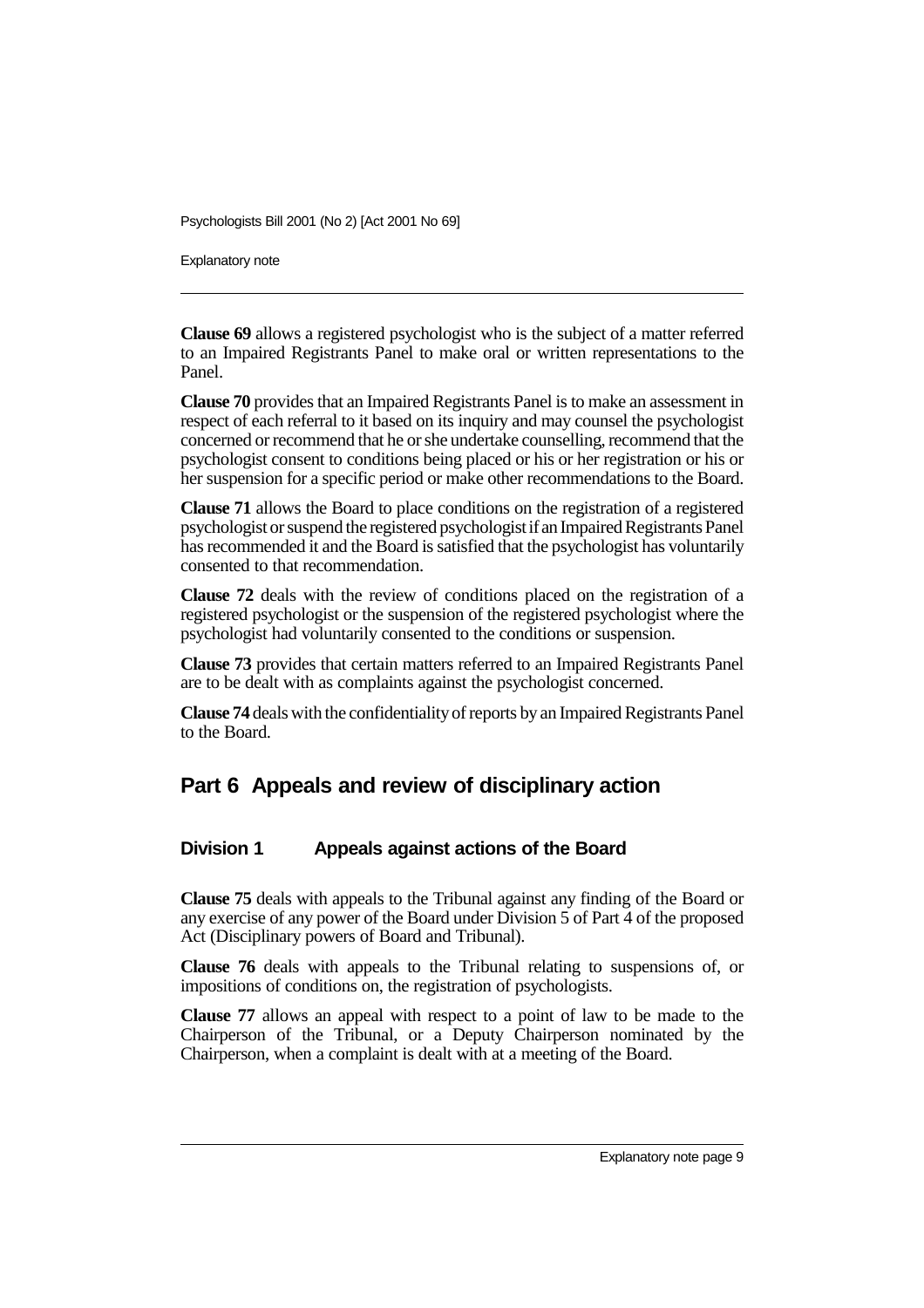Explanatory note

#### **Division 2 Appeals against actions of Tribunal**

**Clause 78** allows a preliminary appeal (during an inquiry on a complaint by the Tribunal or before the commencement of the inquiry but after the complaint has been referred to the Tribunal) with respect to a point of law to be made to the Supreme Court by the psychologist concerned or the complainant, but only with the leave of the Chairperson or Deputy Chairperson.

**Clause 79** deals with appeals to the Supreme Court by the psychologist about whom a complaint has been referred to the Tribunal or the complainant regarding a decision of the Tribunal as to a point of law or the exercise of any power of the Tribunal under Division 5 of Part 4 of the proposed Act (Disciplinary powers of Board and Tribunal).

**Clause 80** sets out the powers of the Supreme Court in determining an appeal.

#### **Division 3 Review of suspension, cancellation or conditions**

**Clause 81** deals with the right of a person to apply for a review of an order of the Board, the Chairperson or a Deputy Chairperson, the Tribunal or the Supreme Court that the registration of the person be suspended, that the person's name be removed from the Register or not be re-registered, or that conditions be placed on the person's registration.

**Clause 82** provides that the *appropriate review body* to deal with an application for review is the Tribunal except where the order being reviewed provides that it may be reviewed by the Board, in which case the Board is the appropriate review body.

**Clause 83** deals with the powers of the appropriate review body on undertaking a review.

**Clause 84** deals with the nature of the review.

### **Part 7 Psychologists Registration Board**

**Clause 85** constitutes the Psychologists Registration Board.

**Clause 86** specifies the functions of the Board.

**Clause 87** provides for the membership of the Board.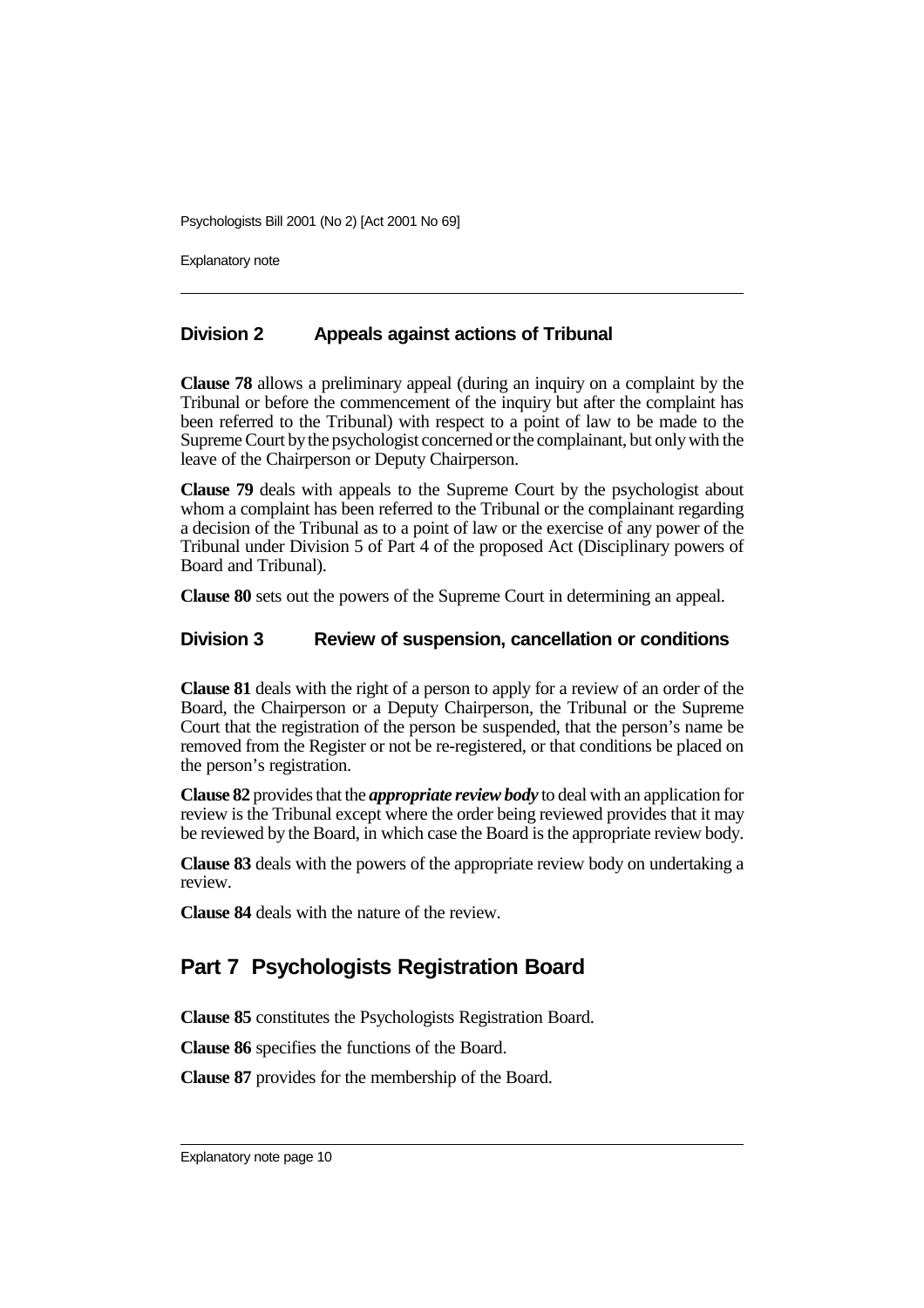Explanatory note

**Clause 88** provides for the appointment of a Registrar and other staff necessary to enable the Board to exercise its functions.

**Clause 89** enables the Board to establish committees to assist it to exercise its functions.

**Clause 90** provides for the delegation of the Board's and the Registrar's functions.

**Clause 91** gives effect to Schedules 2 and 3 which contain further provisions relating to the membership and procedure of the Board.

### **Part 8 Psychological Care Assessment Committee**

**Clause 92** constitutes the Psychological Care Assessment Committee.

**Clause 93** specifies the functions of the Committee.

**Clause 94** provides for the membership of the Committee.

**Clause 95** gives effect to Schedule 4 which contains further provisions relating to the membership and procedure of the Committee.

### **Part 9 Impaired Registrants Panels**

**Clause 96** provides for the establishment of Impaired Registrants Panels for the purposes of the proposed Act. The Panels are to have, and may exercise, such jurisdiction and functions as are conferred or imposed on them by or under the proposed Act or any other Act.

**Clause 97** requires the Board, when it decides to refer a matter to an Impaired Registrants Panel, to appoint 2 persons to sit as the Panel.

**Clause 98** provides that only decisions supported by both members of an Impaired Registrants Panel are to be considered decisions of the Panel. Disagreements between members of a Panel are to be reported to the Board.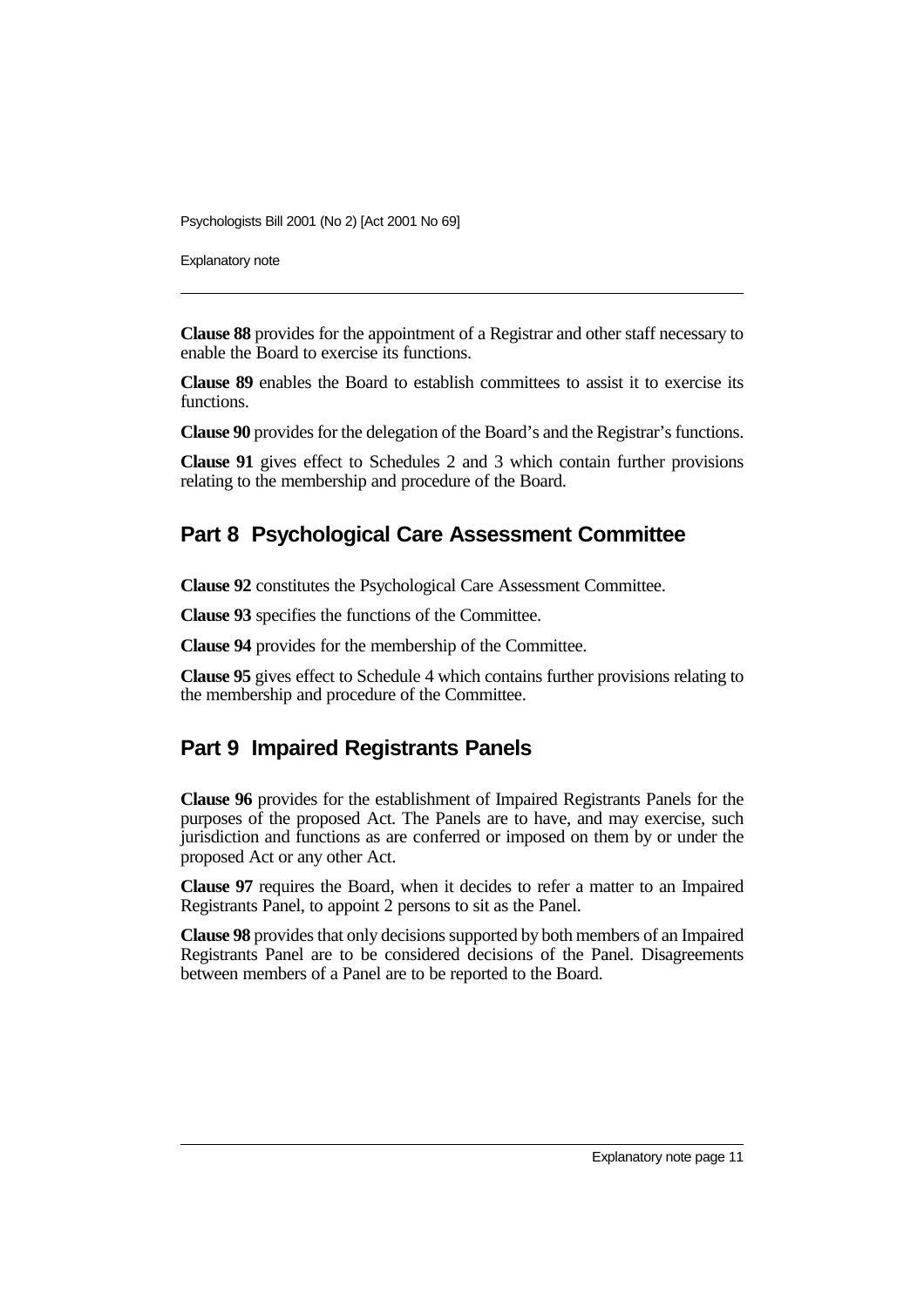Explanatory note

### **Part 10 Psychologists Tribunal**

#### **Division 1 Constitution of the Tribunal**

**Clause 99** provides for the establishment of the Psychologists Tribunal. The Tribunal is to be constituted in accordance with the proposed Act to deal with a matter referred to it or an appeal or application made to it under the proposed Act.

**Clause 100** provides for experienced legal practitioners to be appointed as the Chairperson and Deputy Chairpersons of the Tribunal.

**Clause 101** deals with the appointment of persons to sit on the Tribunal when a complaint or other matter is referred to the Tribunal, the Health Care Complaints Commission decides to prosecute a complaint before the Tribunal under the *Health Care Complaints Act 1993* or an appeal or application under the proposed Act to the Tribunal is lodged with the Registrar.

**Clause 102** provides that the Tribunal may continue and come to a determination despite a vacancy in its membership which occurs when a matter is part-heard. This provision does not apply if it is the Chairperson or Deputy Chairperson who vacates office, or more than one vacancy occurs.

**Clause 103** deals with payment of non-legal Tribunal members.

**Clause 104** provides for a seal of the Tribunal of which courts and persons acting judicially are to take notice.

#### **Division 2 Proceedings of the Tribunal**

**Clause 105** provides that the decision of the Chairperson or a Deputy Chairperson on any question of law or procedure arising during an inquiry or appeal at which that person presides is the decision of the Tribunal for the purposes of the inquiry or appeal. All other decisions must be supported by at least 3 members of the Tribunal. In cases where 2 members support and 2 oppose a decision, the decision of the Chairperson or Deputy Chairperson presiding prevails.

**Clause 106** deals with the time at which orders of the Tribunal take effect.

**Clause 107** provides that a power of the Tribunal exercised under the proposed Act by the Supreme Court (except for the purposes of any appeal) is taken to have been exercised by the Tribunal.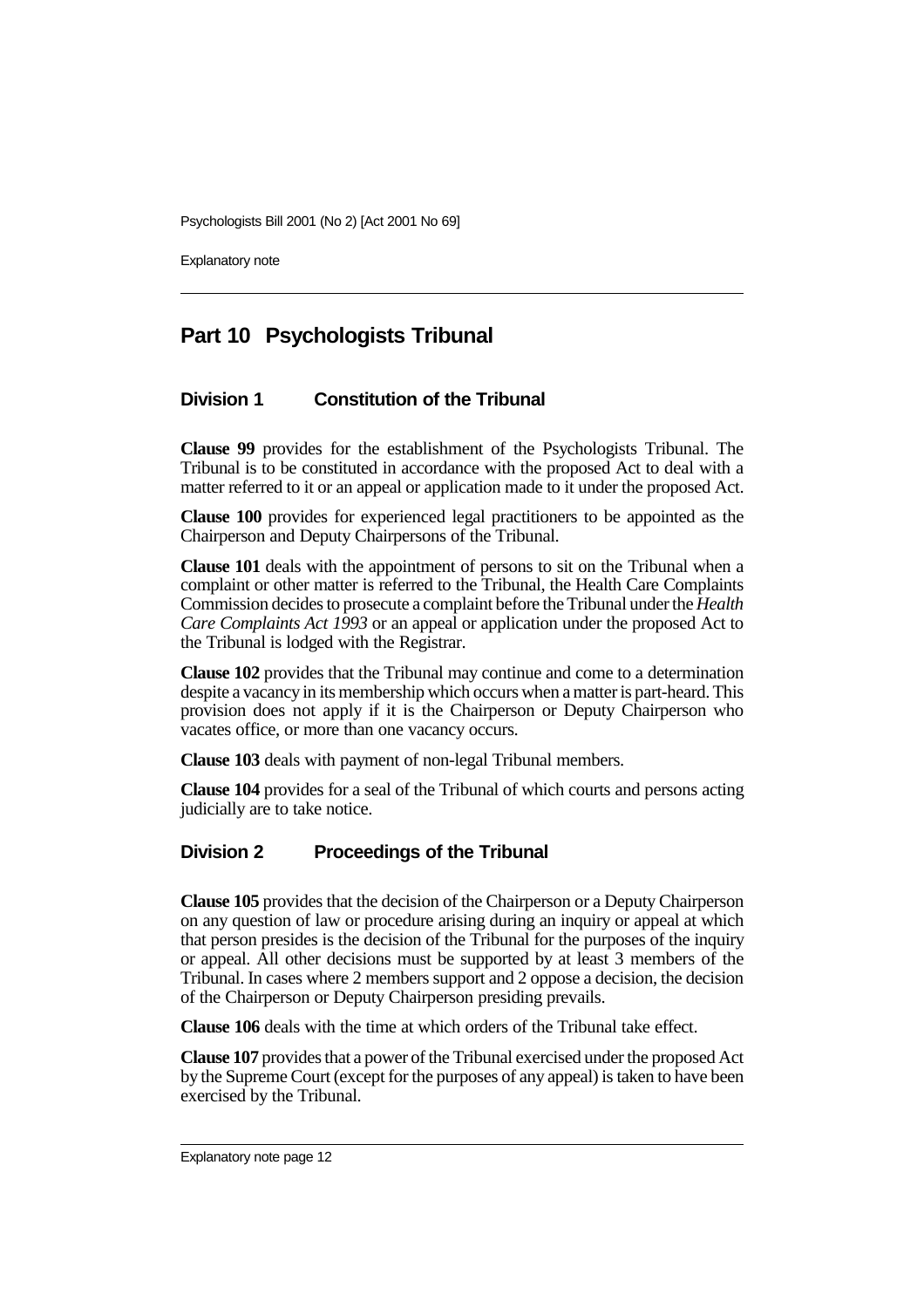Explanatory note

**Clause 108** requires the Tribunal to inform the Registrar of the exercise of any power under Part 4 of the proposed Act (Complaints and disciplinary proceedings).

#### **Division 3 Inquiries, appeals etc before the Tribunal**

**Clause 109** deals with the jurisdiction of the Tribunal to conduct an inquiry into any complaint, matter or application and to hear any appeal referred to it.

**Clause 110** provides for the fixing of the time and place for the conduct of an inquiry or the hearing of an appeal and the notice that must be given of that time and place.

**Clause 111** deals with the conduct of proceedings before the Tribunal.

**Clause 112** enables a complainant or a registered psychologist about whom a complaint is made to be represented by a legal practitioner or another adviser in proceedings before the Tribunal.

**Clause 113** prohibits the Chairperson or a Deputy Chairperson from sitting on an inquiry or appeal concerning a matter on which he or she has already made a decision.

**Clause 114** provides for adjournments and interlocutory orders.

**Clause 115** requires the Tribunal to provide a written statement of its decision on an inquiry or appeal to the complainant, the psychologist concerned and the Board. The statement must set out any findings on material questions of fact, refer to any evidence or other material on which findings were based and give the reasons for the decision.

**Clause 116** provides that the Tribunal is not required to include confidential information in its statement of a decision. If the statement would be false or misleading without the confidential information the Tribunal is not required to provide the statement. However, a confidential information notice must then be provided indicating that confidential information is not given or the statement will not be provided.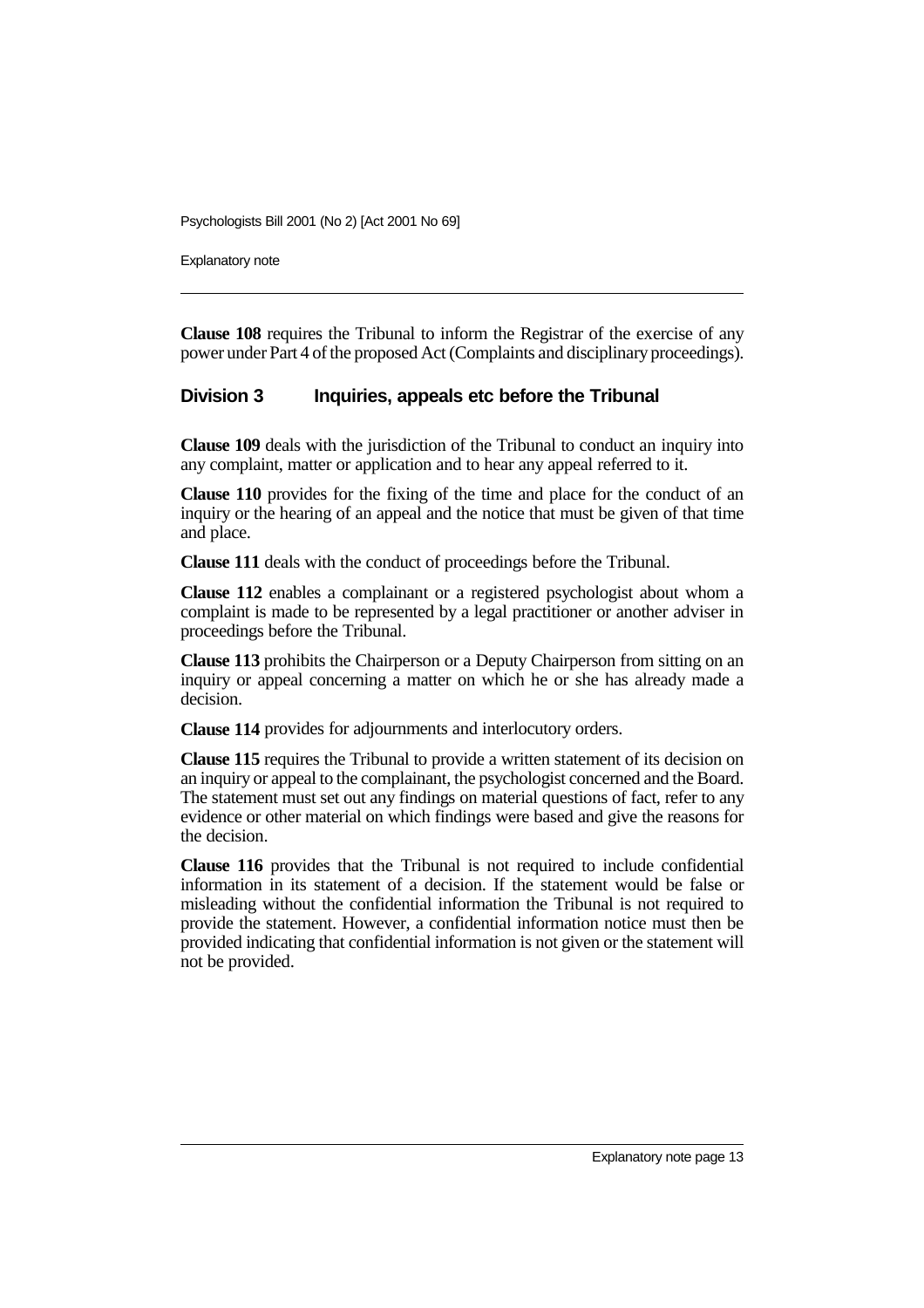Explanatory note

### **Part 11 Miscellaneous**

**Clause 117** deals with the application of the *Criminal Records Act 1991*.

**Clause 118** provides for the service of notices.

**Clause 119** provides for the service of documents on the Board.

**Clause 120** requires the Board, the President or an authorised member of the Board to provide on request a written statement of the reasons for a decision.

**Clause 121** requires the Board to notify various health professional registration authorities of the taking of disciplinary action against a psychologist.

**Clause 122** makes it an offence to make a false entry in the Register (or, by fraud, to procure such an entry) or to make a false statement to obtain registration. The offence carries a maximum penalty of 50 penalty units (\$5,500) or 12 months imprisonment, or both.

**Clause 123** provides for certain documents under the hand of the Registrar and entries in the Register to be evidence in proceedings.

**Clause 124** provides for the authentication of official documents of the Board by signature instead of seal.

**Clause 125** provides for the disbursement of money received by the Board and empowers the Board to waive the payment of fees.

**Clause 126** requires the Board to establish a Psychological Education and Research Account (for education and research in psychology). The clause provides for money to be paid into the Account and specifies the purposes for which that money may be expended.

**Clause 127** provides for the appointment and powers of inspectors.

**Clause 128** enables an inspector to obtain a search warrant.

**Clause 129** provides that certain persons given functions under the proposed Act do not incur personal liability for things done in good faith in carrying out those functions.

**Clause 130** provides that if a corporation contravenes any provision of the proposed Act or the regulations, each director or other person concerned in the management of the corporation is also taken to have contravened the provision.

Explanatory note page 14